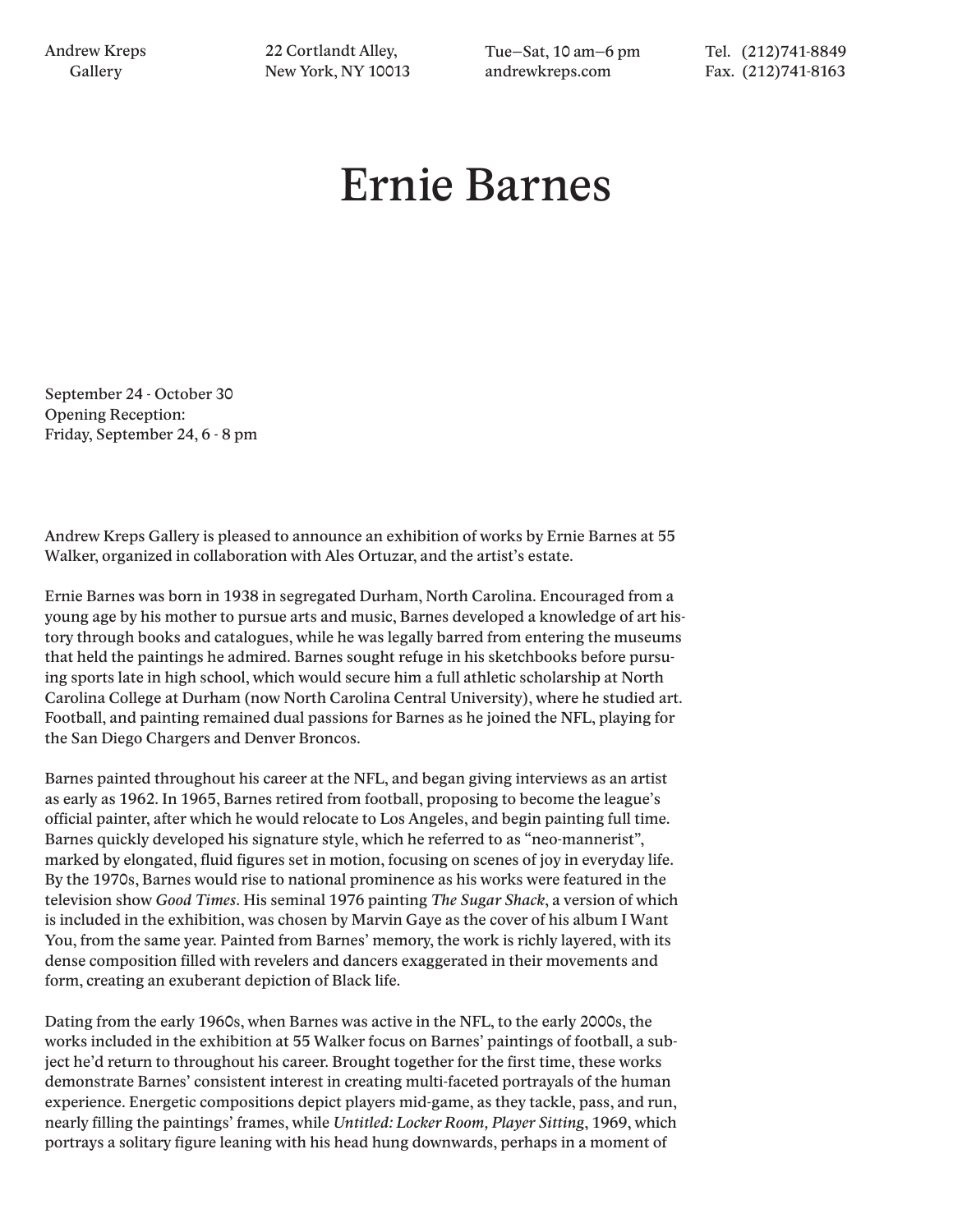22 Cortlandt Alley, New York, NY 10013 Tue–Sat, 10 am–6 pm andrewkreps.com

Tel. (212)741-8849 Fax. (212)741-8163

exhaustion, suggest the games' physical, and mental toll. Throughout, Barnes focuses on the importance of a collective experience, most notably in works like *Bronco Locker Room*, 1982 - the players here are set in various stages of repose, as they are tended to by coaches, and by each other. This motif carried through Barnes' work, as he sought to reaffirm a layered understanding of humanity, stating in a 1971 interview: "I began to see, observe, how blind we are to one another's humanity. Blinded by a lot of things that have, perhaps, initiated feelings in that light. We don't see into the depths of our interconnection. The gifts, the strength and potential within other human beings."

This is the first exhibition of Barnes' work in New York since the 1990s. In 2020, UTA Artist Space, Los Angeles presented *Liberating Humanity from Within,* a survey exhibition of Barnes' work. In addition, a retrospective of his work was exhibited at the California African American Museum in 2019, and at the North Carolina Museum of History in 2018- 2019. Barnes' work is currently held in the collections of the African American Museum in Philadelphia, California African American Museum, the Pro Football Hall of Fame, BYU Museum of Art, North Carolina Central University Art Museum, the American Sport Art Museum and Archives in Daphne, Alabama, among others.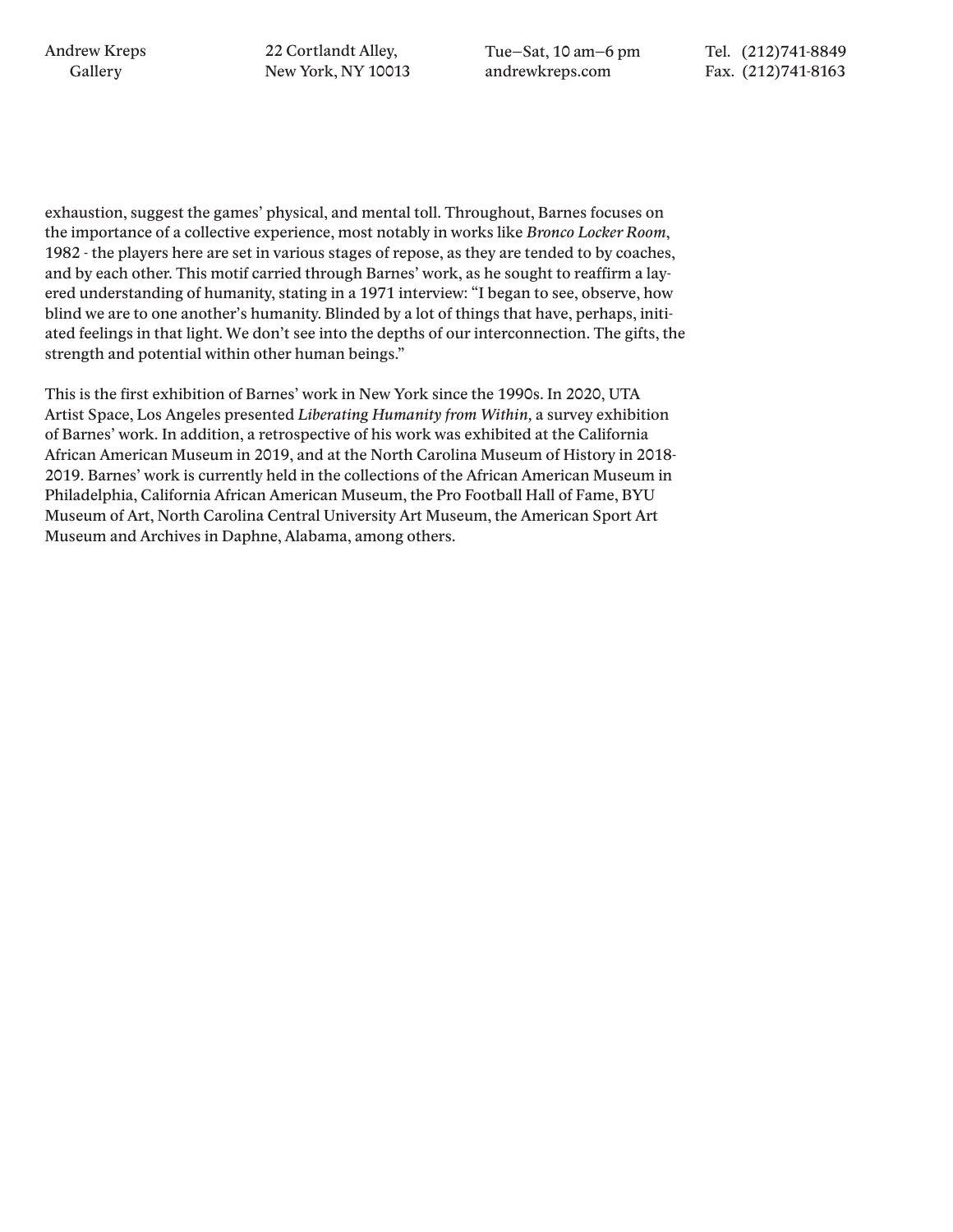ENTRANCE

22 Cortlandt Alley, New York, NY 10013 Tue–Sat, 10 am–6 pm andrewkreps.com

Tel. (212)741-8849 Fax. (212)741-8163



ERNIE BARNES *The Sugar Shack II,* 1976

36 × 48 inches (91.4 × 121.9 cm.); framed: 41 × 52 inches  $(104.1 \times 132.1 \text{ cm.})$ (EB21-085)



ERNIE BARNES *Study for Steps,* 1998

Acrylic on paper  $32 \times 26$  inches (81.3  $\times$  66 cm.); framed: 37  $\frac{1}{2} \times 28$  inches (95.3)  $\times$  71.1 cm.) (EB21-083)

## MAIN GALLERY



ERNIE BARNES *Study for To Know Defeat,* 1979

Acrylic on paper 38 × 25 inches (96.5 × 63.5 cm.) (EB21-019)



ERNIE BARNES *Red Runningback,* 1963

Acrylic on paper 18 × 23 inches (45.7 × 58.4 cm.); framed: 26 × 32 inches  $(66 \times 81.3 \text{ cm.})$ (EB21-026)



ERNIE BARNES *Fumble in the Line,* 1990

Acrylic on canvas 48 × 60 inches (121.9 × 152.4 cm.) (EB21-007)



ERNIE BARNES *From the Pocket,* 1990

Acrylic on canvas 48 × 60 inches (121.9 × 152.4 cm.); framed: 49 × 61 inches  $(124.5 \times 154.9 \text{ cm.})$ (EB21-008)